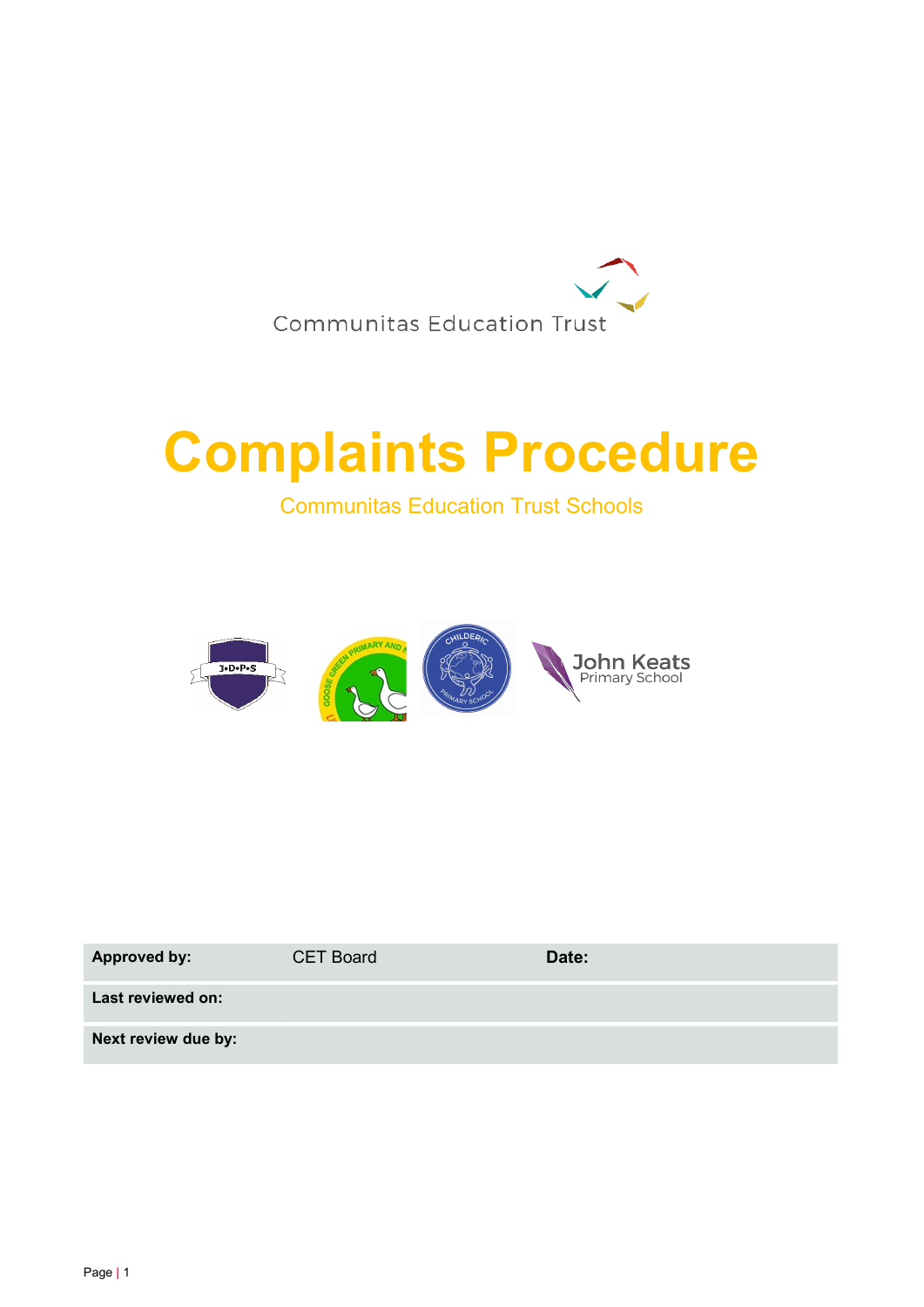# **Contents**

# 1. Aims

Our schools aim to meet statutory obligations when responding to complaints from parents of pupils at the school, and others.

When responding to complaints, we aim to:

- Be impartial and non-adversarial
- Facilitate a full and fair investigation by an independent person or panel, where necessary
- Address all the points at issue and provide an effective and prompt response
- Respect complainants' desire for confidentiality
- Treat complainants with respect and courtesy
- Ensure that any decisions we make are lawful, rational, reasonable, fair and proportionate, in line with the principles of administrative law
- Keep complainants informed of the progress of the complaints process
- Consider how the complaint can feed into school improvement evaluation processes

We try to resolve concerns or complaints by informal means wherever possible. Where this is not possible, formal procedures will be followed.

The school will aim to give the complainant the opportunity to complete the complaints procedure in full.

To support this, we will ensure we publicise the existence of this policy and make it available on the school website.

Throughout the process, we will be sensitive to the needs of all parties involved, and make any reasonable adjustments needed to accommodate individuals.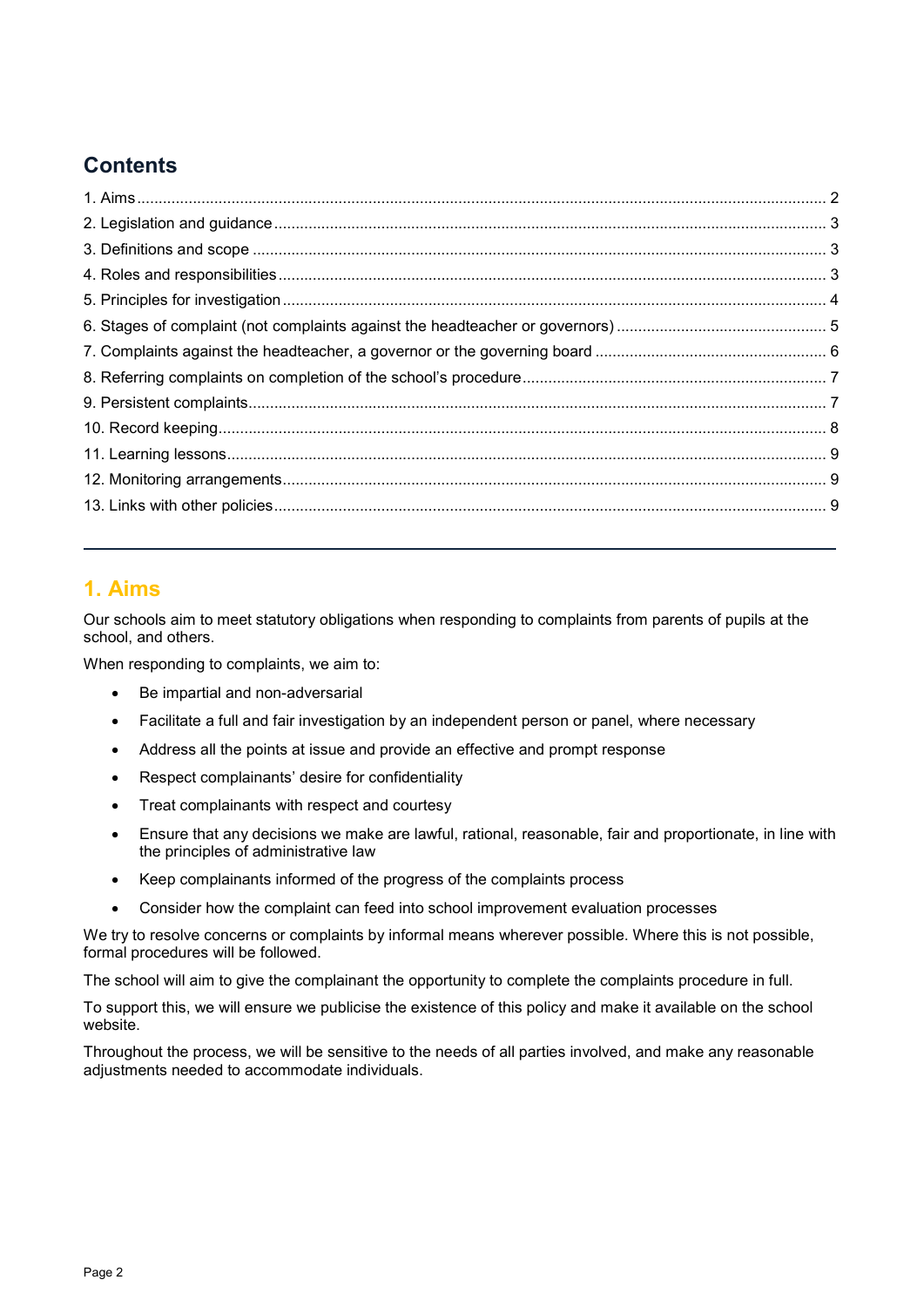# 2. Legislation and guidance

This document meets the requirements set out in part 7 of the schedule to the Education (Independent School Standards) Regulations 2014, which states that we must have and make available a written procedure to deal with complaints from parents of pupils at the school.

It is also based on guidance published by the Education and Skills Funding Agency (ESFA) on creating a complaints procedure that complies with the above regulations, and refers to good practice guidance on setting up complaints procedures from the Department for Education (DfE).

This policy complies with our funding agreement and articles of association.

# 3. Definitions and scope

## 3.1 Definitions

The DfE guidance explains the difference between a concern and a complaint:

- A concern is defined as "an expression of worry or doubt over an issue considered to be important for which reassurances are sought"
- A complaint is defined as "an expression of dissatisfaction however made, about actions taken or a lack of action"

## 3.2 Scope

The school intends to resolve complaints informally where possible, at the earliest possible stage.

There may be occasions when complainants would like to raise their concerns formally. This policy outlines the procedure relating to handling such complaints.

This policy does not cover complaints procedures relating to:

- Admissions
- Statutory assessments of special educational needs (SEN)
- Safeguarding matters
- Exclusion
- Whistle-blowing
- Staff grievances
- Staff discipline

Please see our separate policies for procedures relating to these types of complaint.

Arrangements for handling complaints from parents of children with special educational needs (SEN) about the school's support are within the scope of this policy. Such complaints should first be made to the (class teacher/SENCO/headteacher); they will then be referred to this complaints policy. Our (SEN policy and information report) includes information about the rights of parents of pupils with disabilities who believe that our school has discriminated against their child.

Complaints about services provided by other providers who use school premises or facilities should be directed to the provider concerned.

# 4. Roles and responsibilities

#### 4.1 The complainant

The complainant will get a more effective and timely response to their complaint if they: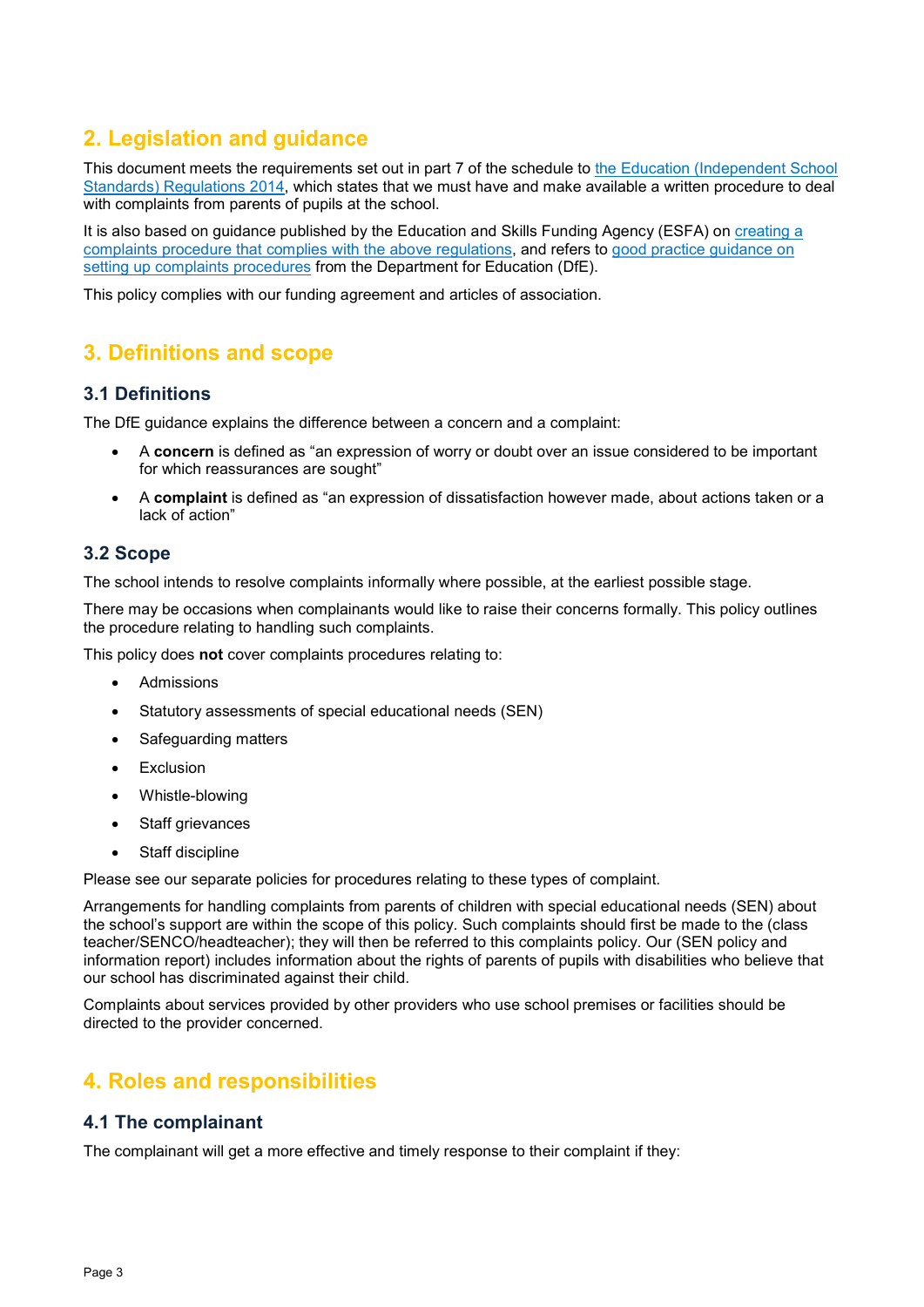- Follow these procedures
- Co-operate with the school throughout the process, and respond to deadlines and communication promptly
- Ask for assistance as needed
- Treat all those involved with respect
- Not publish details about the complaint on social media

## 4.2 The investigator

An individual will be appointed to look into the complaint, and establish the facts. They will:

- Interview all relevant parties, keeping notes
- Consider records and any written evidence and keep these securely
- Prepare a comprehensive report to the headteacher or complaints committee which includes the facts and potential solutions

## 4.3 Clerk to the governing board

The clerk will:

- Be the contact point for the complainant and the complaints committee, including circulating the relevant papers and evidence before complaints committee meetings
- Arrange the complaints hearing
- Record and circulate the minutes and outcome of the hearing

## 4.4 Committee chair

The committee chair will:

- Chair the meeting, ensuring that everyone is treated with respect throughout
- Make sure all parties see the relevant information, understand the purpose of the committee, and are allowed to present their case

## 5. Principles for investigation

When investigating a complaint, we will try to clarify:

- What has happened
- Who was involved
- What the complainant feels would put things right

#### 5.1 Time scales

The complainant must raise the complaint within 3 months of the incident. If the complaint is about a series of related incidents, they must raise the complaint within 3 months of the last incident.

We will consider exceptions to this time frame in circumstances where there were valid reasons for not making a complaint at that time and the complaint can still be investigated in a fair manner for all involved.

When complaints are made out of term time, we will consider them to have been received on the first school day after the holiday period.

If at any point we cannot meet the time scales we have set out in this policy, we will:

Set new time limits with the complainant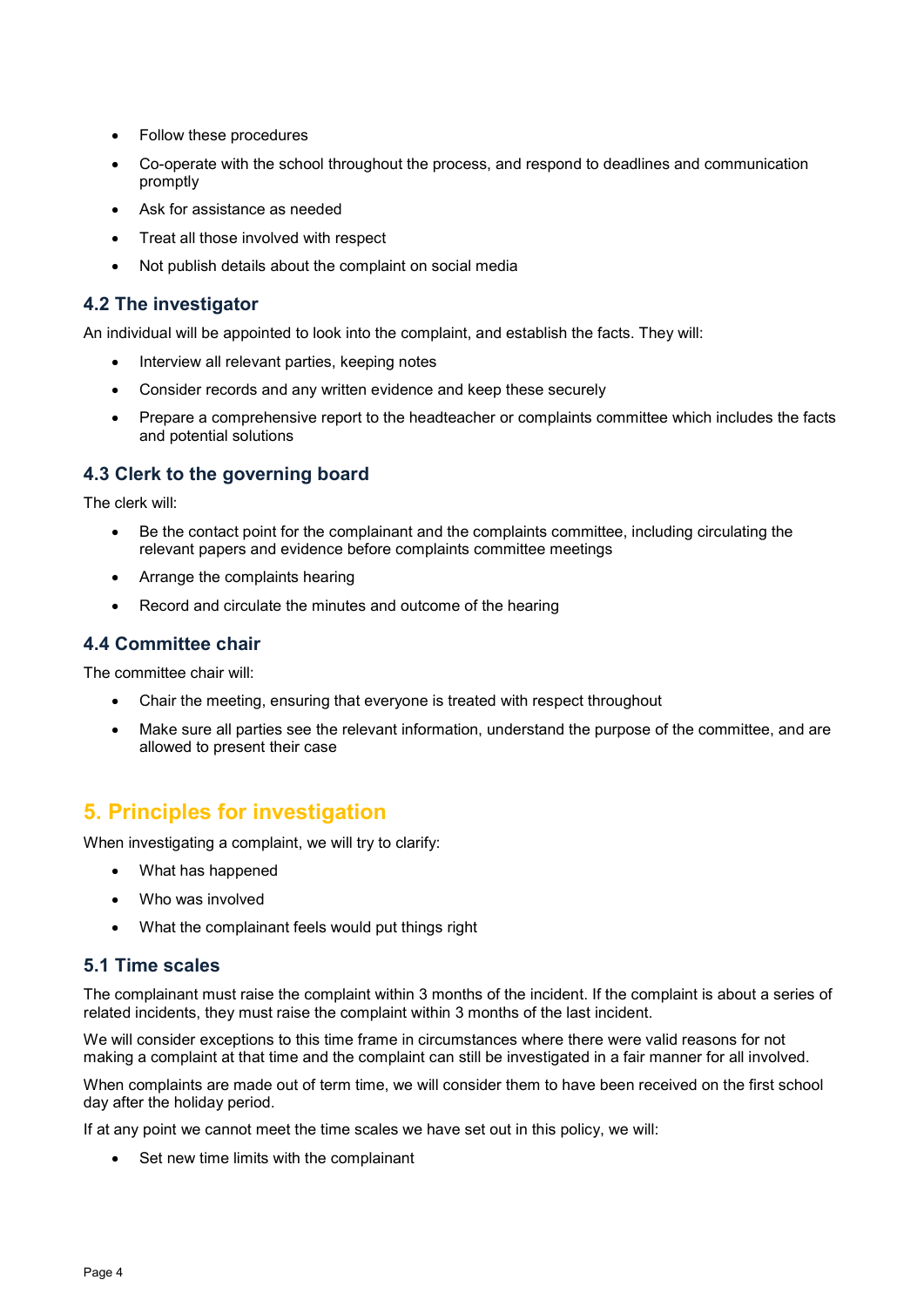Send the complainant details of the new deadline and explain the delay

## 5.2 Complaints about our fulfilment of early years requirements

We will investigate all written complaints relating to the school's fulfilment of the Early Years Foundation Stage requirements, and notify the complainant of the outcome within 28 days of receiving the complaint. The school will keep a record of the complaint (see section 10) and make this available to Ofsted on request.

Parents and carers can notify Ofsted if they believe that the school is not meeting Early Years Foundation Stage requirements.

We will notify parents and carers if we become aware that the school is to be inspected by Ofsted. We will also supply a copy of the inspection report to parents and carers of children attending the setting on a regular basis.

# 6. Stages of complaint (not complaints against the headteacher or governors)

## 6.1 Stage 1: informal

The school will take informal concerns seriously and make every effort to resolve the matter quickly. It may be the case that the provision or clarification of information will resolve the issue.

The complainant should raise the complaint as soon as possible with the relevant member of staff or the headteacher, either in person or by letter, telephone or email. If the complainant is unclear who to contact or how to contact them, they should contact the school office:

| <b>School</b> | <b>Telephone</b> | Email                              |
|---------------|------------------|------------------------------------|
| Goose Green   | 020 8693 3568    | office@goosegreenprimaryschool.org |
| Childeric     | 020 8692 3453    | admin@childeric.lewisham.sch.uk    |
| John Donne    | 020 7639 0594    | office@jdacademy.org.uk            |
| John Keats    | 020 3955 8176    | office@jkacademy.org.uk            |

The school will acknowledge informal complaints within 5 school days, and investigate and provide a response within 10 school days.

The informal stage will involve a meeting between the complainant and the headteacher.

If the complaint is not resolved informally, it will be escalated to a formal complaint.

## 6.2 Stage 2: formal

The formal stage involves the complainant putting the complaint to the headteacher:

- In a letter or email
- Over the phone
- In person
- Through a third party acting on their behalf

The complainant should provide details such as relevant dates, times and the names of witnesses of events, alongside copies of any relevant documents. The complainant should also state what they feel would resolve the complaint.

If complainants need assistance raising a formal complaint, they can contact the school office (see above).

The headteacher (or other person appointed by the headteacher for this purpose) will then conduct their own investigation. The written conclusion of this investigation will be sent to the complainant within 10 school days.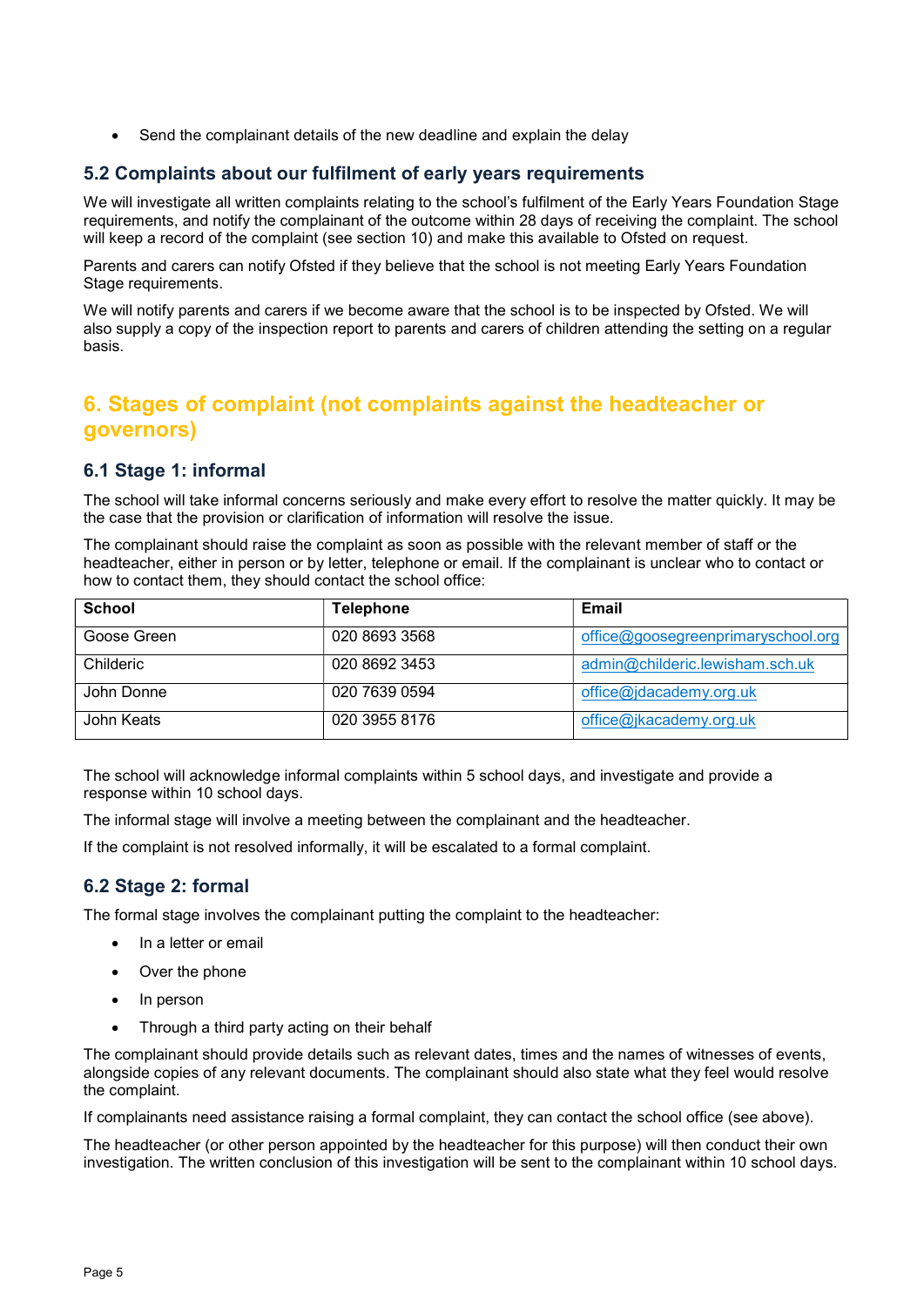If the complainant is not satisfied with the response and wishes to proceed to the next stage of this procedure, they should inform the clerk to the governing board in writing within 10 school days.

#### 6.3 Stage 3: review panel

Complaints will be escalated to the panel hearing stage if the complainant is not satisfied with the response to the complaint at the second, formal, stage.

The panel will be appointed by or on behalf of the proprietor and must consist of at least 3 people who were not directly involved in the matters detailed in the complaint. At least 1 panel member must be independent of the management and running of the school. The panel cannot be made up solely of governing board members, as they are not independent of the management and running of the school.

The panel will have access to the existing record of the complaint's progress (see section 10).

The complainant must have reasonable notice of the date of the review panel; however, the review panel reserves the right to convene at their convenience rather than that of the complainant. At the review panel meeting, the complainant and representatives from the school, as appropriate, will be present. Each will have an opportunity to set out written or oral submissions prior to the meeting.

The complainant must be allowed to attend the panel hearing and be accompanied if they wish.

At the meeting, each individual will have the opportunity to give statements and present their evidence, and witnesses will be called, as appropriate, to present their evidence.

The panel, the complainant and the school representative(s) will be given the chance to ask and reply to questions. Once the complainant and school representative(s) have presented their cases, they will be asked to leave and evidence will then be considered.

The panel will then put together its findings and recommendations from the case. The panel will also provide copies of the minutes of the hearing and the findings and recommendations to the complainant and, where relevant, the individual who is the subject of the complaint, and make a copy available for inspection by the proprietor and headteacher.

The school will inform those involved of the decision in writing within 10 school days.

# 7. Complaints against the headteacher, a governor or the governing board

#### 7.1 Stage 1: informal

Complaints made against the headteacher or any member of the governing board should be directed to the clerk to the governing board in the first instance.

If the complaint is about the headteacher or one member of the governing board (including the chair or vicechair), a suitably skilled and impartial governor will carry out the steps at stage 1 (set out in section 6 above).

## 7.2 Stage 2: formal

If the complaint is jointly about the chair and vice-chair, the entire governing board or the majority of the governing board, an independent investigator will carry out the steps in stage 2 (set out in section 6 above). They will be appointed by the Trust board, and will write a formal response at the end of their investigation.

#### 7.3 Stage 3: review panel

If the complaint is jointly about the chair and vice-chair, the entire governing board or the majority of the governing board, a committee of independent governors will hear the complaint. They will be sourced from local schools, the local authority etc. and will carry out the steps at stage 3 (set out in section 6 above).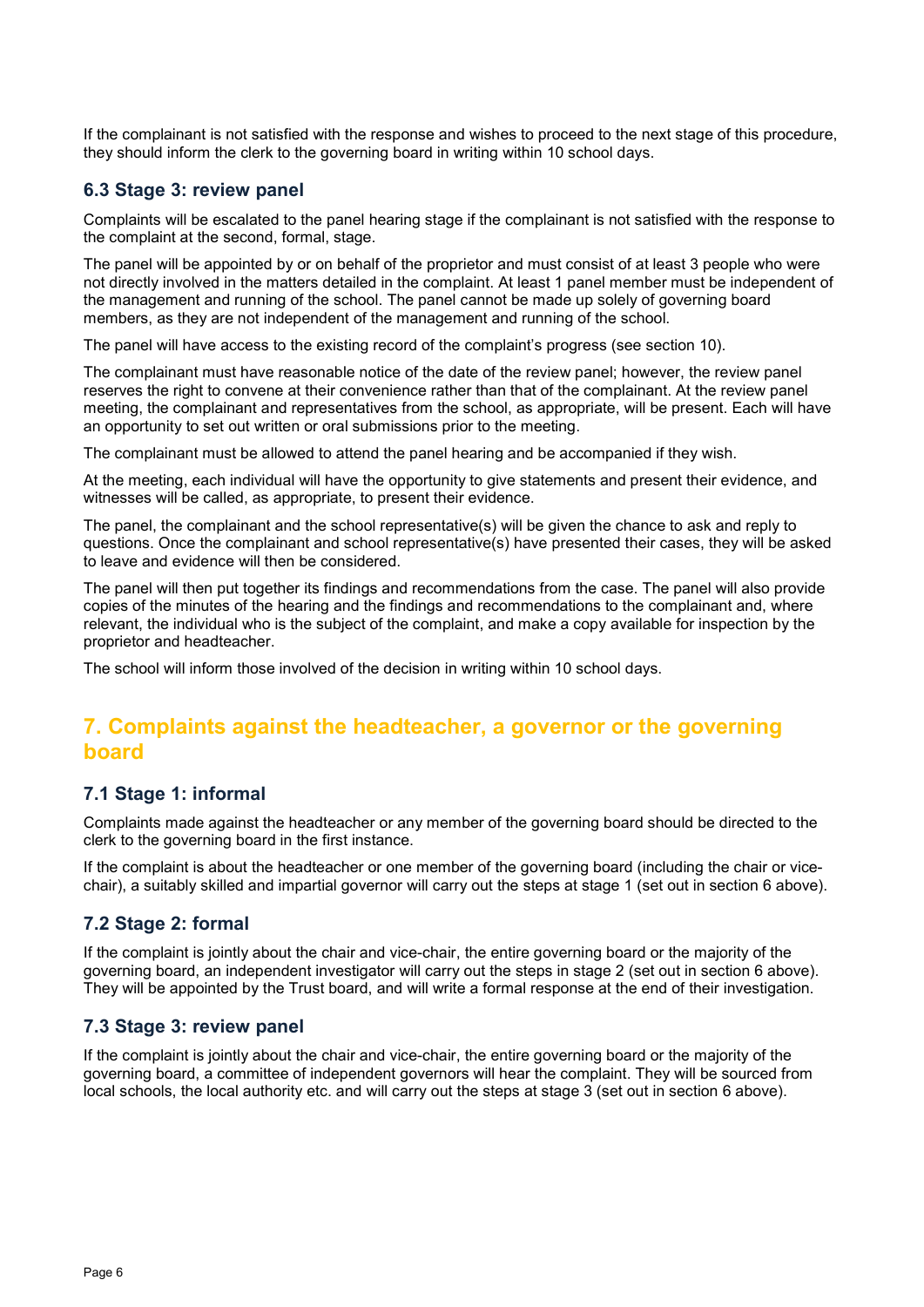# 8. Referring complaints on completion of the school's procedure

If the complainant is unsatisfied with the outcome of the school's complaints procedure, they can refer their complaint to the ESFA. The ESFA will check whether the complaint has been dealt with properly by the school. The ESFA will not overturn a school's decision about a complaint. However, it will look into:

- Whether there was undue delay, or the school did not comply with its own complaints procedure
- Whether the school was in breach of its funding agreement with the secretary of state
- Whether the school has failed to comply with any other legal obligation

If the school did not deal with the complaint properly, it will be asked to re-investigate the complaint. If the school's complaints procedure is found to not meet regulations, the school will be asked to correct its procedure accordingly.

For more information or to refer a complaint, see the following webpage:

https://www.gov.uk/complain-about-school

We will include this information in the outcome letter to complainants.

# 9. Persistent complaints

## 9.1 Unreasonably persistent complaints

Most complaints raised will be valid, and therefore we will treat them seriously. However, a complaint may become unreasonable if the person:

- Has made the same complaint before, and it's already been resolved by following the school's complaints procedure
- Makes a complaint that is obsessive, persistent, harassing, prolific, defamatory or repetitive
- Knowingly provides false information
- Insists on pursuing a complaint that is unfounded, or out of scope of the complaints procedure
- Pursues a valid complaint, but in an unreasonable manner e.g. refuses to articulate the complaint, refuses to co-operate with this complaints procedure, or insists that the complaint is dealt with in ways that are incompatible with this procedure and the time frames it sets out
- Changes the basis of the complaint as the investigation goes on
- Makes a complaint designed to cause disruption, annoyance or excessive demands on school time
- Seeks unrealistic outcomes, or a solution that lacks any serious purpose or value

#### Steps we will take

We will take every reasonable step to address the complainant's concerns, and give them a clear statement of our position and their options. We will maintain our role as an objective arbiter throughout the process, including when we meet with individuals. We will follow our complaints procedure as normal (as outlined above) wherever possible.

If the complainant continues to contact the school in a disruptive way, we may put communications strategies in place. We may:

- Give the complainant a single point of contact via an email address
- Limit the number of times the complainant can make contact, such as a fixed number per term
- Ask the complainant to engage a third party to act on their behalf, such as Citizens Advice
- Put any other strategy in place as necessary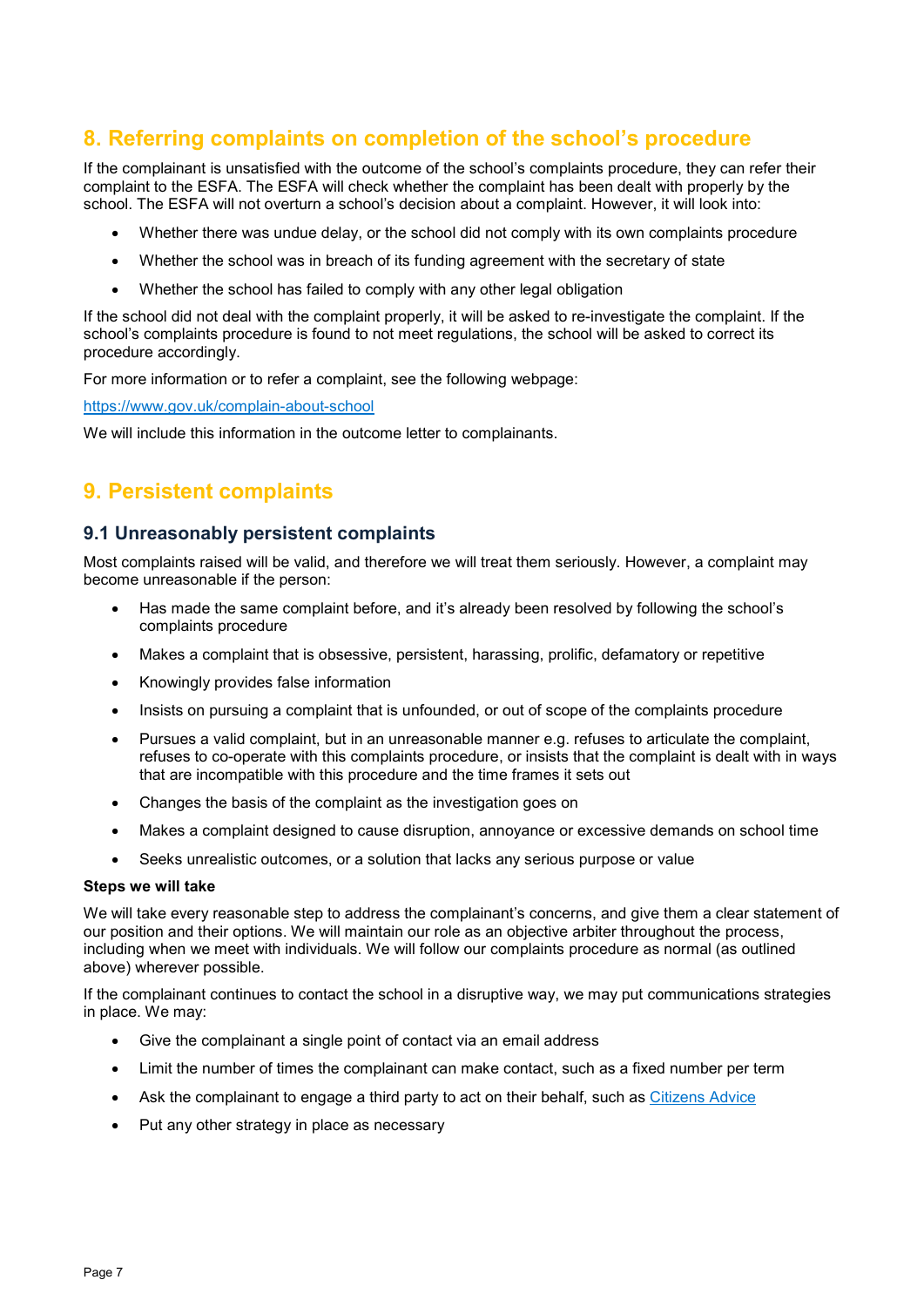#### Stopping responding

We may stop responding to the complainant when all of these factors are met:

- We believe we have taken all reasonable steps to help address their concerns
- We have provided a clear statement of our position and their options
- The complainant contacts us repeatedly, and we believe their intention is to cause disruption or inconvenience

Where we stop responding, we will inform the individual that we intend to do so. We will also explain that we will still consider any new complaints they make.

In response to any serious incident of aggression or violence, we will immediately inform the police and communicate our actions in writing. This may include barring an individual from our school site.

#### 9.2 Duplicate complaints

If we have resolved a complaint under this procedure and receive a duplicate complaint on the same subject from a partner, family member or other individual, we will assess whether there are aspects that we hadn't previously considered, or any new information we need to take into account.

If we are satisfied that there are no new aspects, we will:

 Tell the new complainant that we have already investigated and responded to this issue, and the local process is complete

If there are new aspects, we will follow this procedure again.

#### 9.3 Complaint campaigns

Where the school receives a large volume of complaints about the same topic or subject, especially if these come from complainants unconnected with the school, the school may respond to these complaints by:

- Publishing a single response on the school website
- Sending a template response to all of the complainants

If complainants are not satisfied with the school's response, or wish to pursue the complaint further, the normal procedures will apply.

## 10. Record keeping

The school will record the progress of all complaints, including information about actions taken at all stages, the stage at which the complaint was resolved, and the final outcome. The records will also include copies of letters and emails, and notes relating to meetings and phone calls.

This material will be treated as confidential and held centrally, and will be viewed only by those involved in investigating the complaint or on the review panel.

This is except where the secretary of state (or someone acting on their behalf) or the complainant requests access to records of a complaint through a freedom of information (FOI) request or through a subject access request under the terms of the Data Protection Act, or where the material must be made available during a school inspection.

Records of complaints will be kept securely, only for as long as necessary and in line with data protection law and our privacy notices.

The details of the complaint, including the names of individuals involved, will not be shared with the whole governing board in case a review panel needs to be organised at a later point.

Where the governing board is aware of the substance of the complaint before the review panel stage, the school will (where reasonably practicable) arrange for an independent panel to hear the complaint.